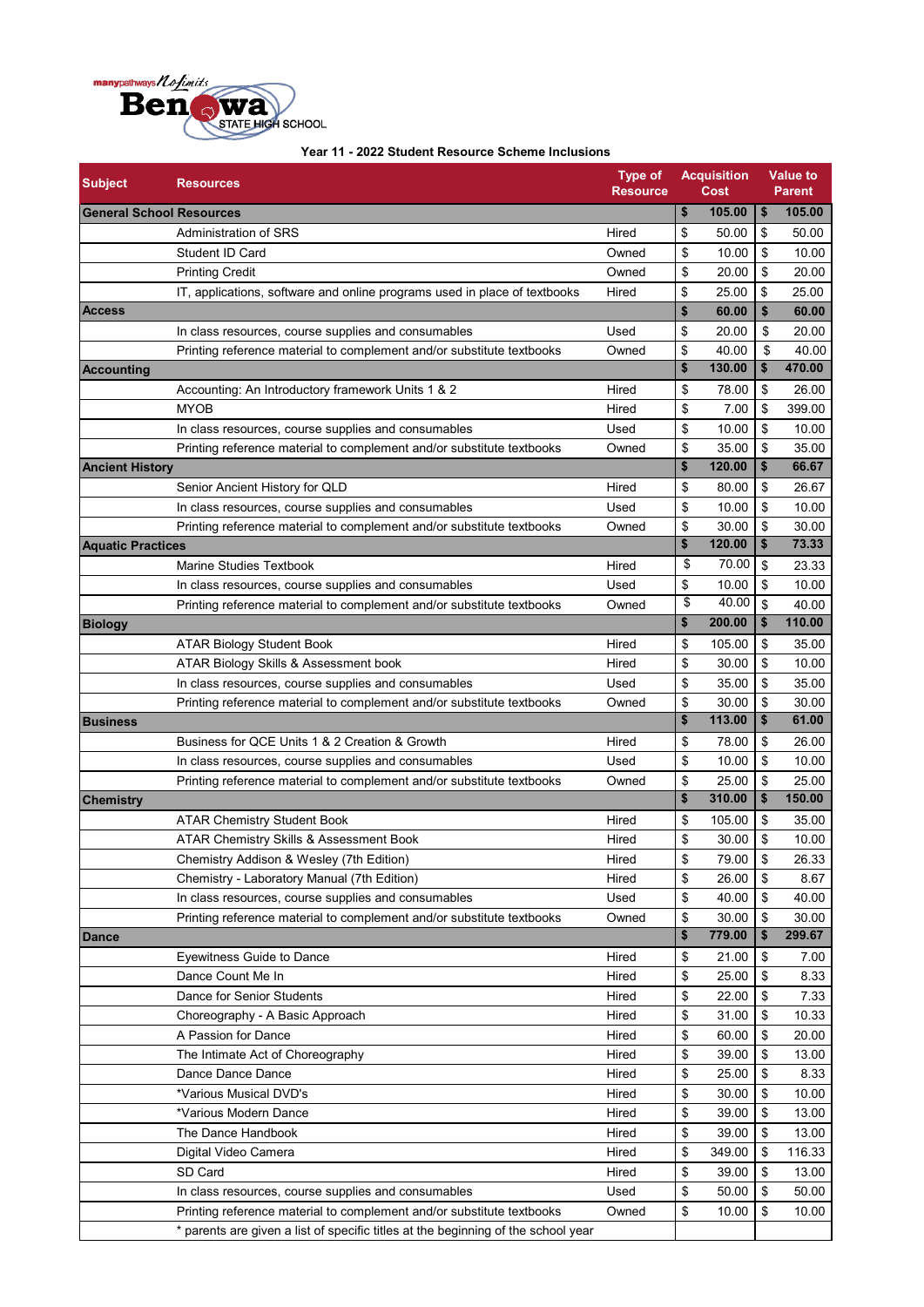

| <b>Subject</b>                 | <b>Resources</b>                                                                  | <b>Type of</b><br><b>Resource</b> | <b>Acquisition</b><br>Cost |        | <b>Value to</b><br><b>Parent</b> |        |  |
|--------------------------------|-----------------------------------------------------------------------------------|-----------------------------------|----------------------------|--------|----------------------------------|--------|--|
|                                | Drama & Drama in Practice                                                         |                                   | \$                         | 818.00 | \$                               | 359.33 |  |
|                                | Drama Textbooks:                                                                  |                                   |                            |        |                                  |        |  |
|                                | Australia Drama                                                                   | Hired                             | \$                         | 42.00  | \$                               | 14.00  |  |
|                                | Blackrock                                                                         | Hired                             | \$                         | 20.00  | \$                               | 6.67   |  |
|                                | Hoods                                                                             | Hired                             | \$                         | 30.00  | \$                               | 10.00  |  |
|                                | Complete Works William Shakespeare                                                | Hired                             | \$                         | 30.00  | \$                               | 10.00  |  |
|                                | The Dog Logs                                                                      | Hired                             | \$                         | 25.00  | \$                               | 8.33   |  |
|                                | <b>Blurred</b>                                                                    | Hired                             | \$                         | 24.00  | \$                               | 8.00   |  |
|                                | Secret Bridesmaid's Business                                                      | Hired                             | \$                         | 18.00  | \$                               | 6.00   |  |
|                                | Senior Drama                                                                      | Hired                             | \$                         | 17.00  | \$                               | 5.67   |  |
|                                | Shakespeare Hamlet                                                                | Hired                             | \$                         | 18.00  | \$                               | 6.00   |  |
|                                | April's Fool                                                                      | Hired                             | \$                         | 24.00  | \$                               | 8.00   |  |
|                                | The Forwards                                                                      | Hired                             | \$                         | 24.00  | \$                               | 8.00   |  |
|                                | Digital video camera                                                              | Hired                             | \$                         | 349.00 | \$                               | 116.33 |  |
|                                | Makeup is Magic                                                                   | Hired                             | \$                         | 25.00  | \$                               | 8.33   |  |
|                                | Acting in Person & Style                                                          | Hired                             | \$                         | 42.00  | \$                               | 14.00  |  |
|                                | In class resources, course supplies and consumables                               | Used                              | \$                         | 100.00 | \$                               | 100.00 |  |
|                                | Printing reference material to complement and/or substitute textbooks             | Owned                             | \$                         | 30.00  | \$                               | 30.00  |  |
| <b>Early Childhood Studies</b> |                                                                                   |                                   | \$                         | 85.00  | \$                               | 45.00  |  |
|                                | Childcare & Development Text                                                      | Hired                             | \$                         | 60.00  | \$                               | 20.00  |  |
|                                | In class resources, course supplies and consumables                               | Used                              | \$                         | 10.00  | \$                               | 10.00  |  |
|                                | Printing reference material to complement and/or substitute textbooks             | Owned                             | \$                         | 15.00  | \$                               | 15.00  |  |
| <b>Economics</b>               |                                                                                   |                                   | \$                         | 113.00 | \$                               | 61.00  |  |
|                                | Economics for the Real World Units 1 & 2 4th Edition                              | Hired                             | \$                         | 78.00  | \$                               | 26.00  |  |
|                                | In class resources, course supplies and consumables                               | Used                              | \$                         | 10.00  | \$                               | 10.00  |  |
|                                | Printing reference material to complement and/or substitute textbooks             | Owned                             | \$                         | 25.00  | \$                               | 25.00  |  |
| <b>Engineering Skills</b>      |                                                                                   |                                   | \$                         | 135.00 | \$                               | 115.00 |  |
|                                | <b>Engineering Text</b>                                                           | Hired                             | \$                         | 30.00  | \$                               | 10.00  |  |
|                                | In class resources, course supplies and consumables                               | Used                              | \$                         | 95.00  | \$                               | 95.00  |  |
|                                | Printing reference material to complement and/or substitute textbooks             | Owned                             | \$                         | 10.00  | \$                               | 10.00  |  |
| <b>English</b>                 |                                                                                   |                                   | \$                         | 234.00 | \$                               | 111.33 |  |
|                                | *Poetry Anthologies (2)                                                           | Hired                             | \$                         | 50.00  | \$                               | 16.67  |  |
|                                | *Short story anthology (2)                                                        | Hired                             | \$                         | 50.00  | \$                               | 16.67  |  |
|                                | Jasper Jones                                                                      | Hired                             | \$                         | 24.00  | \$                               | 8.00   |  |
|                                | The Crucible                                                                      | Hired                             | \$                         | 20.00  | \$                               | 6.67   |  |
|                                | Into the Wild                                                                     | Hired                             | \$                         | 20.00  | \$                               | 6.67   |  |
|                                | Wild (DVD)                                                                        | Hired                             | \$                         | 20.00  | \$                               | 6.67   |  |
|                                | In class resources, course supplies and consumables                               | Used                              | \$                         | 20.00  | \$                               | 20.00  |  |
|                                | Printing reference material to complement and/or substitute textbooks             | Owned                             | \$                         | 30.00  | \$                               | 30.00  |  |
|                                | * parents are given a list of specific titles at the beginning of the school year |                                   |                            |        |                                  |        |  |
|                                | <b>English as an Additional Language</b>                                          |                                   | \$                         | 181.00 | \$                               | 93.67  |  |
|                                | The Bitter side of sweet                                                          | Hired                             | \$                         | 17.00  | \$                               | 5.67   |  |
|                                | Jasper Jones                                                                      | Hired                             | \$                         | 24.00  | \$                               | 8.00   |  |
|                                | <b>Translation dictionaries</b>                                                   | Hired                             | \$                         | 50.00  | \$                               | 16.67  |  |
|                                | <b>Black Panther (DVD)</b>                                                        | Hired                             | \$                         | 20.00  | \$                               | 6.67   |  |
|                                | Australian Films - 2 (DVD)                                                        | Hired                             | \$                         | 20.00  | \$                               | 6.67   |  |
|                                | In class resources, course supplies and consumables                               | Used                              | \$                         | 20.00  | \$                               | 20.00  |  |
|                                | Printing reference material to complement and/or substitute textbooks             | Owned                             | \$                         | 30.00  | \$                               | 30.00  |  |
| <b>English Literature</b>      |                                                                                   |                                   | \$                         | 172.60 | \$                               | 94.20  |  |
|                                | 1984                                                                              | Hired                             | \$                         | 15.60  | \$                               | 5.20   |  |
|                                | The Great Gatsby                                                                  | Hired                             | \$                         | 18.00  | \$                               | 6.00   |  |
|                                | Hamlet and related readings                                                       | Hired                             | \$                         | 24.00  | \$                               | 8.00   |  |
|                                | The Handmaid's Tale (DVD)                                                         | HIred                             | \$                         | 20.00  | \$                               | 6.67   |  |
|                                |                                                                                   |                                   |                            |        |                                  |        |  |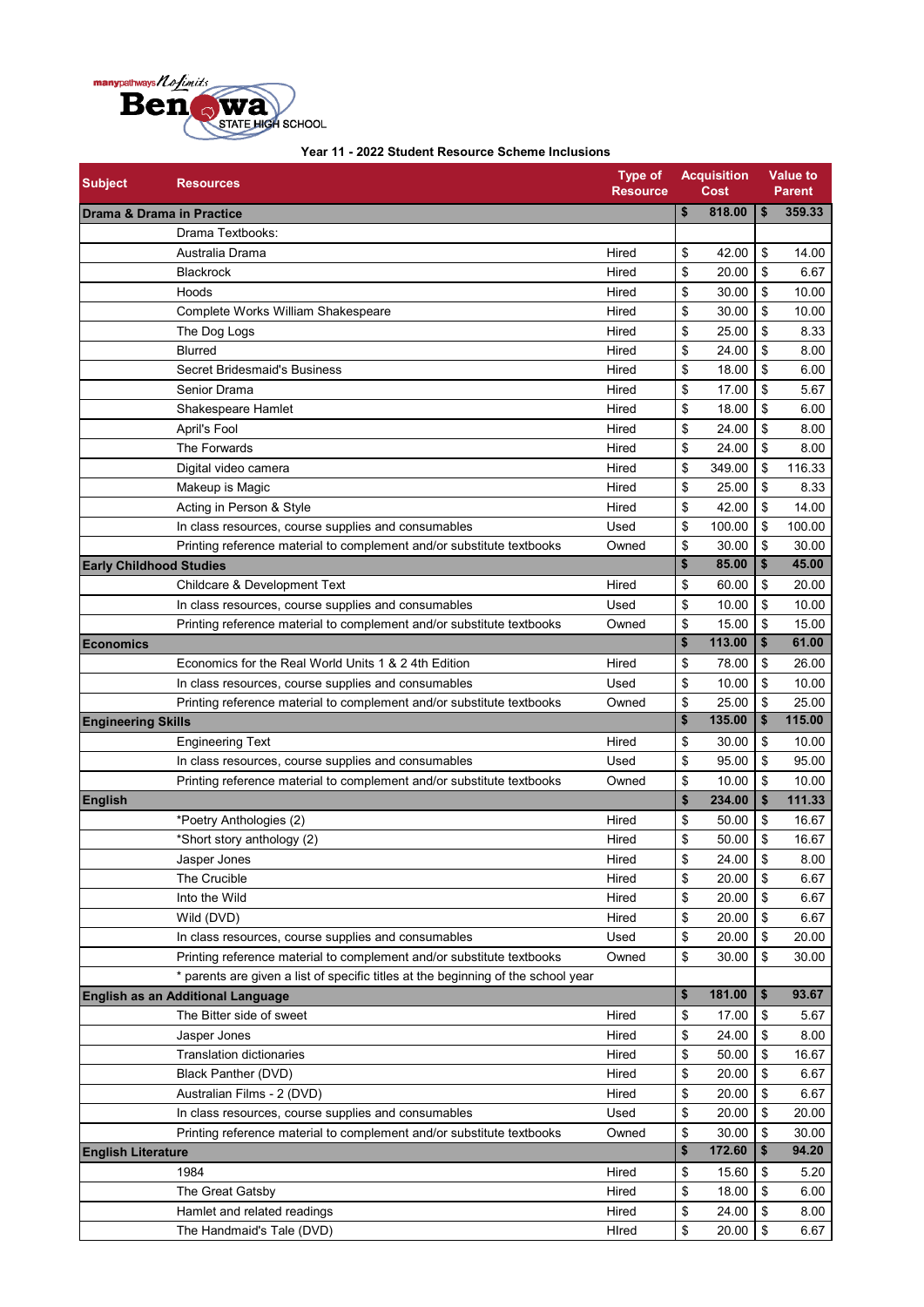

| 20.00<br>\$<br>Hired<br>\$<br>6.67<br>Film adaptations of texts (DVD)<br>20.00<br>\$<br>6.67<br>Short story and poetry anthologies<br>Hired<br>\$<br>\$<br>\$<br>In class resources, course supplies and consumables<br>Used<br>25.00<br>25.00<br>\$<br>30.00<br>Printing reference material to complement and/or substitute textbooks<br>\$<br>30.00<br>Owned<br>\$<br>\$<br>76.67<br>100.00<br><b>Essential English</b><br>\$<br>Lion (Film)<br>\$<br>20.00<br>6.67<br>Used<br>\$<br>\$<br>Touching the Void (novel)<br>15.00<br>5.00<br>Used<br>\$<br>\$<br>In class resources, course supplies and consumables<br>25.00<br>25.00<br>Used<br>\$<br>\$<br>40.00<br>40.00<br>Printing reference material to complement and/or substitute textbooks<br>Owned<br>\$<br>\$<br>105.00<br>55.00<br><b>Essential Mathematics</b><br>\$<br>75.00<br>\$<br>25.00<br><b>Cambridge Essential Mathematics</b><br>Hired<br>\$<br>\$<br>10.00<br>10.00<br>In class resources, course supplies and consumables<br>Used<br>\$<br>\$<br>Printing reference material to complement and/or substitute textbooks<br>Owned<br>20.00<br>20.00<br>\$<br>\$<br>45.67<br>87.00<br><b>French (Year 12)</b><br>\$<br>20.67<br>\$<br>62.00<br>Quoi de Neuf? Senior Student Book<br>Hired<br>\$<br>\$<br>10.00<br>10.00<br>In class resources, course supplies and consumables<br>Used<br>\$<br>\$<br>Owned<br>15.00<br>15.00<br>Printing reference material to complement and/or substitute textbooks<br>135.00<br>\$<br>155.00<br>\$<br><b>Furnishing Skills</b><br>\$<br>Hired<br>\$<br>30.00<br><b>Furnishing Text</b><br>10.00<br>\$<br>110.00<br>Used<br>\$<br>110.00<br>In class resources, course supplies and consumables<br>\$<br>Owned<br>\$<br>15.00<br>15.00<br>Printing reference material to complement and/or substitute textbooks<br>\$<br>\$<br>58.33<br>115.00<br><b>General Mathematics</b><br>\$<br><b>Pearson Mathematical General</b><br>Hired<br>\$<br>85.00<br>28.33<br>\$<br>Used<br>\$<br>10.00<br>In class resources, course supplies and consumables<br>10.00<br>\$<br>20.00<br>Printing reference material to complement and/or substitute textbooks<br>Owned<br>\$<br>20.00<br>\$<br>\$<br>120.00<br>60.00<br>\$<br>\$<br>90.00<br>30.00<br>Senior Geography for Qld 1 Units 1&2<br>Hired<br>\$<br>\$<br>Used<br>10.00<br>10.00<br>In class resources, course supplies and consumables<br>\$<br>\$<br>Printing reference material to complement and/or substitute textbooks<br>20.00<br>20.00<br>Owned<br>\$<br>\$<br>40.00<br>40.00<br>\$<br>\$<br>10.00<br>Used<br>10.00<br>In class resources, course supplies and consumables<br>\$<br>\$<br>30.00<br>30.00<br>Printing reference material to complement and/or substitute textbooks<br>Owned<br>\$<br>\$<br>126.33<br>269.00<br><b>Hospitality Practices</b><br>\$<br>\$<br>32.00<br>10.67<br>Professional Hospitality<br>Hired<br>\$<br>\$<br>38.00<br>12.67<br>Catering towards a Career<br>Hired<br>Hired<br>\$<br>34.00<br>\$<br>11.33<br>Catering (book)<br>\$<br>Recipe Booklets X 4<br>\$<br>20.00<br>6.67<br>Hired<br>\$<br>\$<br>Kitchen Equipment/Utensils<br>Hired<br>90.00<br>30.00<br>\$<br>\$<br>In class resources, course supplies and consumables<br>Used<br>30.00<br>30.00<br>25.00<br>Owned<br>\$<br>\$<br>25.00<br>Printing reference material to complement and/or substitute textbooks<br>\$<br>107.00<br>\$<br>59.00<br><b>Industrial Graphics Skills</b><br>Senior Graphics Textbook<br>72.00<br>\$<br>24.00<br>Hired<br>\$<br>\$<br>\$<br>In class resources, course supplies and consumables<br>Used<br>25.00<br>25.00<br>Printing reference material to complement and/or substitute textbooks<br>10.00<br>\$<br>10.00<br>Owned<br>\$<br>\$<br>\$<br>47.33<br>82.00<br>\$<br>Pronti, Via! 3<br>Hired<br>\$<br>52.00<br>17.33<br>\$<br>\$<br>10.00<br>10.00<br>In class resources, course supplies and consumables<br>Used<br>\$<br>\$<br>20.00<br>Printing reference material to complement and/or substitute textbooks<br>Owned<br>20.00<br>\$<br>92.00<br>\$<br>50.67<br><b>Japanese</b><br>\$<br>liTomo Senior Student Book<br>Hired<br>\$<br>62.00<br>20.67<br>\$<br>\$<br>10.00<br>10.00<br>In class resources, course supplies and consumables<br>Used<br>\$<br>Owned<br>\$<br>Printing reference material to complement and/or substitute textbooks<br>20.00 | <b>Subject</b> | <b>Resources</b> | <b>Type of</b><br><b>Resource</b> | <b>Acquisition</b><br>Cost |       | <b>Value to</b><br><b>Parent</b> |  |  |
|---------------------------------------------------------------------------------------------------------------------------------------------------------------------------------------------------------------------------------------------------------------------------------------------------------------------------------------------------------------------------------------------------------------------------------------------------------------------------------------------------------------------------------------------------------------------------------------------------------------------------------------------------------------------------------------------------------------------------------------------------------------------------------------------------------------------------------------------------------------------------------------------------------------------------------------------------------------------------------------------------------------------------------------------------------------------------------------------------------------------------------------------------------------------------------------------------------------------------------------------------------------------------------------------------------------------------------------------------------------------------------------------------------------------------------------------------------------------------------------------------------------------------------------------------------------------------------------------------------------------------------------------------------------------------------------------------------------------------------------------------------------------------------------------------------------------------------------------------------------------------------------------------------------------------------------------------------------------------------------------------------------------------------------------------------------------------------------------------------------------------------------------------------------------------------------------------------------------------------------------------------------------------------------------------------------------------------------------------------------------------------------------------------------------------------------------------------------------------------------------------------------------------------------------------------------------------------------------------------------------------------------------------------------------------------------------------------------------------------------------------------------------------------------------------------------------------------------------------------------------------------------------------------------------------------------------------------------------------------------------------------------------------------------------------------------------------------------------------------------------------------------------------------------------------------------------------------------------------------------------------------------------------------------------------------------------------------------------------------------------------------------------------------------------------------------------------------------------------------------------------------------------------------------------------------------------------------------------------------------------------------------------------------------------------------------------------------------------------------------------------------------------------------------------------------------------------------------------------------------------------------------------------------------------------------------------------------------------------------------------------------------------------------------------------------------------------------------------------------------------------------------------------------------------------------------------------------------------------------------------------------------------------------------------------------------------------------------------------------|----------------|------------------|-----------------------------------|----------------------------|-------|----------------------------------|--|--|
|                                                                                                                                                                                                                                                                                                                                                                                                                                                                                                                                                                                                                                                                                                                                                                                                                                                                                                                                                                                                                                                                                                                                                                                                                                                                                                                                                                                                                                                                                                                                                                                                                                                                                                                                                                                                                                                                                                                                                                                                                                                                                                                                                                                                                                                                                                                                                                                                                                                                                                                                                                                                                                                                                                                                                                                                                                                                                                                                                                                                                                                                                                                                                                                                                                                                                                                                                                                                                                                                                                                                                                                                                                                                                                                                                                                                                                                                                                                                                                                                                                                                                                                                                                                                                                                                                                                                                         |                |                  |                                   |                            |       |                                  |  |  |
|                                                                                                                                                                                                                                                                                                                                                                                                                                                                                                                                                                                                                                                                                                                                                                                                                                                                                                                                                                                                                                                                                                                                                                                                                                                                                                                                                                                                                                                                                                                                                                                                                                                                                                                                                                                                                                                                                                                                                                                                                                                                                                                                                                                                                                                                                                                                                                                                                                                                                                                                                                                                                                                                                                                                                                                                                                                                                                                                                                                                                                                                                                                                                                                                                                                                                                                                                                                                                                                                                                                                                                                                                                                                                                                                                                                                                                                                                                                                                                                                                                                                                                                                                                                                                                                                                                                                                         |                |                  |                                   |                            |       |                                  |  |  |
|                                                                                                                                                                                                                                                                                                                                                                                                                                                                                                                                                                                                                                                                                                                                                                                                                                                                                                                                                                                                                                                                                                                                                                                                                                                                                                                                                                                                                                                                                                                                                                                                                                                                                                                                                                                                                                                                                                                                                                                                                                                                                                                                                                                                                                                                                                                                                                                                                                                                                                                                                                                                                                                                                                                                                                                                                                                                                                                                                                                                                                                                                                                                                                                                                                                                                                                                                                                                                                                                                                                                                                                                                                                                                                                                                                                                                                                                                                                                                                                                                                                                                                                                                                                                                                                                                                                                                         |                |                  |                                   |                            |       |                                  |  |  |
|                                                                                                                                                                                                                                                                                                                                                                                                                                                                                                                                                                                                                                                                                                                                                                                                                                                                                                                                                                                                                                                                                                                                                                                                                                                                                                                                                                                                                                                                                                                                                                                                                                                                                                                                                                                                                                                                                                                                                                                                                                                                                                                                                                                                                                                                                                                                                                                                                                                                                                                                                                                                                                                                                                                                                                                                                                                                                                                                                                                                                                                                                                                                                                                                                                                                                                                                                                                                                                                                                                                                                                                                                                                                                                                                                                                                                                                                                                                                                                                                                                                                                                                                                                                                                                                                                                                                                         |                |                  |                                   |                            |       |                                  |  |  |
|                                                                                                                                                                                                                                                                                                                                                                                                                                                                                                                                                                                                                                                                                                                                                                                                                                                                                                                                                                                                                                                                                                                                                                                                                                                                                                                                                                                                                                                                                                                                                                                                                                                                                                                                                                                                                                                                                                                                                                                                                                                                                                                                                                                                                                                                                                                                                                                                                                                                                                                                                                                                                                                                                                                                                                                                                                                                                                                                                                                                                                                                                                                                                                                                                                                                                                                                                                                                                                                                                                                                                                                                                                                                                                                                                                                                                                                                                                                                                                                                                                                                                                                                                                                                                                                                                                                                                         |                |                  |                                   |                            |       |                                  |  |  |
|                                                                                                                                                                                                                                                                                                                                                                                                                                                                                                                                                                                                                                                                                                                                                                                                                                                                                                                                                                                                                                                                                                                                                                                                                                                                                                                                                                                                                                                                                                                                                                                                                                                                                                                                                                                                                                                                                                                                                                                                                                                                                                                                                                                                                                                                                                                                                                                                                                                                                                                                                                                                                                                                                                                                                                                                                                                                                                                                                                                                                                                                                                                                                                                                                                                                                                                                                                                                                                                                                                                                                                                                                                                                                                                                                                                                                                                                                                                                                                                                                                                                                                                                                                                                                                                                                                                                                         |                |                  |                                   |                            |       |                                  |  |  |
|                                                                                                                                                                                                                                                                                                                                                                                                                                                                                                                                                                                                                                                                                                                                                                                                                                                                                                                                                                                                                                                                                                                                                                                                                                                                                                                                                                                                                                                                                                                                                                                                                                                                                                                                                                                                                                                                                                                                                                                                                                                                                                                                                                                                                                                                                                                                                                                                                                                                                                                                                                                                                                                                                                                                                                                                                                                                                                                                                                                                                                                                                                                                                                                                                                                                                                                                                                                                                                                                                                                                                                                                                                                                                                                                                                                                                                                                                                                                                                                                                                                                                                                                                                                                                                                                                                                                                         |                |                  |                                   |                            |       |                                  |  |  |
|                                                                                                                                                                                                                                                                                                                                                                                                                                                                                                                                                                                                                                                                                                                                                                                                                                                                                                                                                                                                                                                                                                                                                                                                                                                                                                                                                                                                                                                                                                                                                                                                                                                                                                                                                                                                                                                                                                                                                                                                                                                                                                                                                                                                                                                                                                                                                                                                                                                                                                                                                                                                                                                                                                                                                                                                                                                                                                                                                                                                                                                                                                                                                                                                                                                                                                                                                                                                                                                                                                                                                                                                                                                                                                                                                                                                                                                                                                                                                                                                                                                                                                                                                                                                                                                                                                                                                         |                |                  |                                   |                            |       |                                  |  |  |
|                                                                                                                                                                                                                                                                                                                                                                                                                                                                                                                                                                                                                                                                                                                                                                                                                                                                                                                                                                                                                                                                                                                                                                                                                                                                                                                                                                                                                                                                                                                                                                                                                                                                                                                                                                                                                                                                                                                                                                                                                                                                                                                                                                                                                                                                                                                                                                                                                                                                                                                                                                                                                                                                                                                                                                                                                                                                                                                                                                                                                                                                                                                                                                                                                                                                                                                                                                                                                                                                                                                                                                                                                                                                                                                                                                                                                                                                                                                                                                                                                                                                                                                                                                                                                                                                                                                                                         |                |                  |                                   |                            |       |                                  |  |  |
|                                                                                                                                                                                                                                                                                                                                                                                                                                                                                                                                                                                                                                                                                                                                                                                                                                                                                                                                                                                                                                                                                                                                                                                                                                                                                                                                                                                                                                                                                                                                                                                                                                                                                                                                                                                                                                                                                                                                                                                                                                                                                                                                                                                                                                                                                                                                                                                                                                                                                                                                                                                                                                                                                                                                                                                                                                                                                                                                                                                                                                                                                                                                                                                                                                                                                                                                                                                                                                                                                                                                                                                                                                                                                                                                                                                                                                                                                                                                                                                                                                                                                                                                                                                                                                                                                                                                                         |                |                  |                                   |                            |       |                                  |  |  |
|                                                                                                                                                                                                                                                                                                                                                                                                                                                                                                                                                                                                                                                                                                                                                                                                                                                                                                                                                                                                                                                                                                                                                                                                                                                                                                                                                                                                                                                                                                                                                                                                                                                                                                                                                                                                                                                                                                                                                                                                                                                                                                                                                                                                                                                                                                                                                                                                                                                                                                                                                                                                                                                                                                                                                                                                                                                                                                                                                                                                                                                                                                                                                                                                                                                                                                                                                                                                                                                                                                                                                                                                                                                                                                                                                                                                                                                                                                                                                                                                                                                                                                                                                                                                                                                                                                                                                         |                |                  |                                   |                            |       |                                  |  |  |
|                                                                                                                                                                                                                                                                                                                                                                                                                                                                                                                                                                                                                                                                                                                                                                                                                                                                                                                                                                                                                                                                                                                                                                                                                                                                                                                                                                                                                                                                                                                                                                                                                                                                                                                                                                                                                                                                                                                                                                                                                                                                                                                                                                                                                                                                                                                                                                                                                                                                                                                                                                                                                                                                                                                                                                                                                                                                                                                                                                                                                                                                                                                                                                                                                                                                                                                                                                                                                                                                                                                                                                                                                                                                                                                                                                                                                                                                                                                                                                                                                                                                                                                                                                                                                                                                                                                                                         |                |                  |                                   |                            |       |                                  |  |  |
|                                                                                                                                                                                                                                                                                                                                                                                                                                                                                                                                                                                                                                                                                                                                                                                                                                                                                                                                                                                                                                                                                                                                                                                                                                                                                                                                                                                                                                                                                                                                                                                                                                                                                                                                                                                                                                                                                                                                                                                                                                                                                                                                                                                                                                                                                                                                                                                                                                                                                                                                                                                                                                                                                                                                                                                                                                                                                                                                                                                                                                                                                                                                                                                                                                                                                                                                                                                                                                                                                                                                                                                                                                                                                                                                                                                                                                                                                                                                                                                                                                                                                                                                                                                                                                                                                                                                                         |                |                  |                                   |                            |       |                                  |  |  |
|                                                                                                                                                                                                                                                                                                                                                                                                                                                                                                                                                                                                                                                                                                                                                                                                                                                                                                                                                                                                                                                                                                                                                                                                                                                                                                                                                                                                                                                                                                                                                                                                                                                                                                                                                                                                                                                                                                                                                                                                                                                                                                                                                                                                                                                                                                                                                                                                                                                                                                                                                                                                                                                                                                                                                                                                                                                                                                                                                                                                                                                                                                                                                                                                                                                                                                                                                                                                                                                                                                                                                                                                                                                                                                                                                                                                                                                                                                                                                                                                                                                                                                                                                                                                                                                                                                                                                         |                |                  |                                   |                            |       |                                  |  |  |
|                                                                                                                                                                                                                                                                                                                                                                                                                                                                                                                                                                                                                                                                                                                                                                                                                                                                                                                                                                                                                                                                                                                                                                                                                                                                                                                                                                                                                                                                                                                                                                                                                                                                                                                                                                                                                                                                                                                                                                                                                                                                                                                                                                                                                                                                                                                                                                                                                                                                                                                                                                                                                                                                                                                                                                                                                                                                                                                                                                                                                                                                                                                                                                                                                                                                                                                                                                                                                                                                                                                                                                                                                                                                                                                                                                                                                                                                                                                                                                                                                                                                                                                                                                                                                                                                                                                                                         |                |                  |                                   |                            |       |                                  |  |  |
|                                                                                                                                                                                                                                                                                                                                                                                                                                                                                                                                                                                                                                                                                                                                                                                                                                                                                                                                                                                                                                                                                                                                                                                                                                                                                                                                                                                                                                                                                                                                                                                                                                                                                                                                                                                                                                                                                                                                                                                                                                                                                                                                                                                                                                                                                                                                                                                                                                                                                                                                                                                                                                                                                                                                                                                                                                                                                                                                                                                                                                                                                                                                                                                                                                                                                                                                                                                                                                                                                                                                                                                                                                                                                                                                                                                                                                                                                                                                                                                                                                                                                                                                                                                                                                                                                                                                                         |                |                  |                                   |                            |       |                                  |  |  |
|                                                                                                                                                                                                                                                                                                                                                                                                                                                                                                                                                                                                                                                                                                                                                                                                                                                                                                                                                                                                                                                                                                                                                                                                                                                                                                                                                                                                                                                                                                                                                                                                                                                                                                                                                                                                                                                                                                                                                                                                                                                                                                                                                                                                                                                                                                                                                                                                                                                                                                                                                                                                                                                                                                                                                                                                                                                                                                                                                                                                                                                                                                                                                                                                                                                                                                                                                                                                                                                                                                                                                                                                                                                                                                                                                                                                                                                                                                                                                                                                                                                                                                                                                                                                                                                                                                                                                         |                |                  |                                   |                            |       |                                  |  |  |
|                                                                                                                                                                                                                                                                                                                                                                                                                                                                                                                                                                                                                                                                                                                                                                                                                                                                                                                                                                                                                                                                                                                                                                                                                                                                                                                                                                                                                                                                                                                                                                                                                                                                                                                                                                                                                                                                                                                                                                                                                                                                                                                                                                                                                                                                                                                                                                                                                                                                                                                                                                                                                                                                                                                                                                                                                                                                                                                                                                                                                                                                                                                                                                                                                                                                                                                                                                                                                                                                                                                                                                                                                                                                                                                                                                                                                                                                                                                                                                                                                                                                                                                                                                                                                                                                                                                                                         |                |                  |                                   |                            |       |                                  |  |  |
|                                                                                                                                                                                                                                                                                                                                                                                                                                                                                                                                                                                                                                                                                                                                                                                                                                                                                                                                                                                                                                                                                                                                                                                                                                                                                                                                                                                                                                                                                                                                                                                                                                                                                                                                                                                                                                                                                                                                                                                                                                                                                                                                                                                                                                                                                                                                                                                                                                                                                                                                                                                                                                                                                                                                                                                                                                                                                                                                                                                                                                                                                                                                                                                                                                                                                                                                                                                                                                                                                                                                                                                                                                                                                                                                                                                                                                                                                                                                                                                                                                                                                                                                                                                                                                                                                                                                                         |                |                  |                                   |                            |       |                                  |  |  |
|                                                                                                                                                                                                                                                                                                                                                                                                                                                                                                                                                                                                                                                                                                                                                                                                                                                                                                                                                                                                                                                                                                                                                                                                                                                                                                                                                                                                                                                                                                                                                                                                                                                                                                                                                                                                                                                                                                                                                                                                                                                                                                                                                                                                                                                                                                                                                                                                                                                                                                                                                                                                                                                                                                                                                                                                                                                                                                                                                                                                                                                                                                                                                                                                                                                                                                                                                                                                                                                                                                                                                                                                                                                                                                                                                                                                                                                                                                                                                                                                                                                                                                                                                                                                                                                                                                                                                         |                |                  |                                   |                            |       |                                  |  |  |
|                                                                                                                                                                                                                                                                                                                                                                                                                                                                                                                                                                                                                                                                                                                                                                                                                                                                                                                                                                                                                                                                                                                                                                                                                                                                                                                                                                                                                                                                                                                                                                                                                                                                                                                                                                                                                                                                                                                                                                                                                                                                                                                                                                                                                                                                                                                                                                                                                                                                                                                                                                                                                                                                                                                                                                                                                                                                                                                                                                                                                                                                                                                                                                                                                                                                                                                                                                                                                                                                                                                                                                                                                                                                                                                                                                                                                                                                                                                                                                                                                                                                                                                                                                                                                                                                                                                                                         |                |                  |                                   |                            |       |                                  |  |  |
|                                                                                                                                                                                                                                                                                                                                                                                                                                                                                                                                                                                                                                                                                                                                                                                                                                                                                                                                                                                                                                                                                                                                                                                                                                                                                                                                                                                                                                                                                                                                                                                                                                                                                                                                                                                                                                                                                                                                                                                                                                                                                                                                                                                                                                                                                                                                                                                                                                                                                                                                                                                                                                                                                                                                                                                                                                                                                                                                                                                                                                                                                                                                                                                                                                                                                                                                                                                                                                                                                                                                                                                                                                                                                                                                                                                                                                                                                                                                                                                                                                                                                                                                                                                                                                                                                                                                                         |                |                  |                                   |                            |       |                                  |  |  |
|                                                                                                                                                                                                                                                                                                                                                                                                                                                                                                                                                                                                                                                                                                                                                                                                                                                                                                                                                                                                                                                                                                                                                                                                                                                                                                                                                                                                                                                                                                                                                                                                                                                                                                                                                                                                                                                                                                                                                                                                                                                                                                                                                                                                                                                                                                                                                                                                                                                                                                                                                                                                                                                                                                                                                                                                                                                                                                                                                                                                                                                                                                                                                                                                                                                                                                                                                                                                                                                                                                                                                                                                                                                                                                                                                                                                                                                                                                                                                                                                                                                                                                                                                                                                                                                                                                                                                         |                |                  |                                   |                            |       |                                  |  |  |
|                                                                                                                                                                                                                                                                                                                                                                                                                                                                                                                                                                                                                                                                                                                                                                                                                                                                                                                                                                                                                                                                                                                                                                                                                                                                                                                                                                                                                                                                                                                                                                                                                                                                                                                                                                                                                                                                                                                                                                                                                                                                                                                                                                                                                                                                                                                                                                                                                                                                                                                                                                                                                                                                                                                                                                                                                                                                                                                                                                                                                                                                                                                                                                                                                                                                                                                                                                                                                                                                                                                                                                                                                                                                                                                                                                                                                                                                                                                                                                                                                                                                                                                                                                                                                                                                                                                                                         |                |                  |                                   |                            |       |                                  |  |  |
|                                                                                                                                                                                                                                                                                                                                                                                                                                                                                                                                                                                                                                                                                                                                                                                                                                                                                                                                                                                                                                                                                                                                                                                                                                                                                                                                                                                                                                                                                                                                                                                                                                                                                                                                                                                                                                                                                                                                                                                                                                                                                                                                                                                                                                                                                                                                                                                                                                                                                                                                                                                                                                                                                                                                                                                                                                                                                                                                                                                                                                                                                                                                                                                                                                                                                                                                                                                                                                                                                                                                                                                                                                                                                                                                                                                                                                                                                                                                                                                                                                                                                                                                                                                                                                                                                                                                                         |                |                  |                                   |                            |       |                                  |  |  |
|                                                                                                                                                                                                                                                                                                                                                                                                                                                                                                                                                                                                                                                                                                                                                                                                                                                                                                                                                                                                                                                                                                                                                                                                                                                                                                                                                                                                                                                                                                                                                                                                                                                                                                                                                                                                                                                                                                                                                                                                                                                                                                                                                                                                                                                                                                                                                                                                                                                                                                                                                                                                                                                                                                                                                                                                                                                                                                                                                                                                                                                                                                                                                                                                                                                                                                                                                                                                                                                                                                                                                                                                                                                                                                                                                                                                                                                                                                                                                                                                                                                                                                                                                                                                                                                                                                                                                         | Geography      |                  |                                   |                            |       |                                  |  |  |
|                                                                                                                                                                                                                                                                                                                                                                                                                                                                                                                                                                                                                                                                                                                                                                                                                                                                                                                                                                                                                                                                                                                                                                                                                                                                                                                                                                                                                                                                                                                                                                                                                                                                                                                                                                                                                                                                                                                                                                                                                                                                                                                                                                                                                                                                                                                                                                                                                                                                                                                                                                                                                                                                                                                                                                                                                                                                                                                                                                                                                                                                                                                                                                                                                                                                                                                                                                                                                                                                                                                                                                                                                                                                                                                                                                                                                                                                                                                                                                                                                                                                                                                                                                                                                                                                                                                                                         |                |                  |                                   |                            |       |                                  |  |  |
|                                                                                                                                                                                                                                                                                                                                                                                                                                                                                                                                                                                                                                                                                                                                                                                                                                                                                                                                                                                                                                                                                                                                                                                                                                                                                                                                                                                                                                                                                                                                                                                                                                                                                                                                                                                                                                                                                                                                                                                                                                                                                                                                                                                                                                                                                                                                                                                                                                                                                                                                                                                                                                                                                                                                                                                                                                                                                                                                                                                                                                                                                                                                                                                                                                                                                                                                                                                                                                                                                                                                                                                                                                                                                                                                                                                                                                                                                                                                                                                                                                                                                                                                                                                                                                                                                                                                                         |                |                  |                                   |                            |       |                                  |  |  |
|                                                                                                                                                                                                                                                                                                                                                                                                                                                                                                                                                                                                                                                                                                                                                                                                                                                                                                                                                                                                                                                                                                                                                                                                                                                                                                                                                                                                                                                                                                                                                                                                                                                                                                                                                                                                                                                                                                                                                                                                                                                                                                                                                                                                                                                                                                                                                                                                                                                                                                                                                                                                                                                                                                                                                                                                                                                                                                                                                                                                                                                                                                                                                                                                                                                                                                                                                                                                                                                                                                                                                                                                                                                                                                                                                                                                                                                                                                                                                                                                                                                                                                                                                                                                                                                                                                                                                         |                |                  |                                   |                            |       |                                  |  |  |
|                                                                                                                                                                                                                                                                                                                                                                                                                                                                                                                                                                                                                                                                                                                                                                                                                                                                                                                                                                                                                                                                                                                                                                                                                                                                                                                                                                                                                                                                                                                                                                                                                                                                                                                                                                                                                                                                                                                                                                                                                                                                                                                                                                                                                                                                                                                                                                                                                                                                                                                                                                                                                                                                                                                                                                                                                                                                                                                                                                                                                                                                                                                                                                                                                                                                                                                                                                                                                                                                                                                                                                                                                                                                                                                                                                                                                                                                                                                                                                                                                                                                                                                                                                                                                                                                                                                                                         | Health         |                  |                                   |                            |       |                                  |  |  |
|                                                                                                                                                                                                                                                                                                                                                                                                                                                                                                                                                                                                                                                                                                                                                                                                                                                                                                                                                                                                                                                                                                                                                                                                                                                                                                                                                                                                                                                                                                                                                                                                                                                                                                                                                                                                                                                                                                                                                                                                                                                                                                                                                                                                                                                                                                                                                                                                                                                                                                                                                                                                                                                                                                                                                                                                                                                                                                                                                                                                                                                                                                                                                                                                                                                                                                                                                                                                                                                                                                                                                                                                                                                                                                                                                                                                                                                                                                                                                                                                                                                                                                                                                                                                                                                                                                                                                         |                |                  |                                   |                            |       |                                  |  |  |
|                                                                                                                                                                                                                                                                                                                                                                                                                                                                                                                                                                                                                                                                                                                                                                                                                                                                                                                                                                                                                                                                                                                                                                                                                                                                                                                                                                                                                                                                                                                                                                                                                                                                                                                                                                                                                                                                                                                                                                                                                                                                                                                                                                                                                                                                                                                                                                                                                                                                                                                                                                                                                                                                                                                                                                                                                                                                                                                                                                                                                                                                                                                                                                                                                                                                                                                                                                                                                                                                                                                                                                                                                                                                                                                                                                                                                                                                                                                                                                                                                                                                                                                                                                                                                                                                                                                                                         |                |                  |                                   |                            |       |                                  |  |  |
|                                                                                                                                                                                                                                                                                                                                                                                                                                                                                                                                                                                                                                                                                                                                                                                                                                                                                                                                                                                                                                                                                                                                                                                                                                                                                                                                                                                                                                                                                                                                                                                                                                                                                                                                                                                                                                                                                                                                                                                                                                                                                                                                                                                                                                                                                                                                                                                                                                                                                                                                                                                                                                                                                                                                                                                                                                                                                                                                                                                                                                                                                                                                                                                                                                                                                                                                                                                                                                                                                                                                                                                                                                                                                                                                                                                                                                                                                                                                                                                                                                                                                                                                                                                                                                                                                                                                                         |                |                  |                                   |                            |       |                                  |  |  |
|                                                                                                                                                                                                                                                                                                                                                                                                                                                                                                                                                                                                                                                                                                                                                                                                                                                                                                                                                                                                                                                                                                                                                                                                                                                                                                                                                                                                                                                                                                                                                                                                                                                                                                                                                                                                                                                                                                                                                                                                                                                                                                                                                                                                                                                                                                                                                                                                                                                                                                                                                                                                                                                                                                                                                                                                                                                                                                                                                                                                                                                                                                                                                                                                                                                                                                                                                                                                                                                                                                                                                                                                                                                                                                                                                                                                                                                                                                                                                                                                                                                                                                                                                                                                                                                                                                                                                         |                |                  |                                   |                            |       |                                  |  |  |
|                                                                                                                                                                                                                                                                                                                                                                                                                                                                                                                                                                                                                                                                                                                                                                                                                                                                                                                                                                                                                                                                                                                                                                                                                                                                                                                                                                                                                                                                                                                                                                                                                                                                                                                                                                                                                                                                                                                                                                                                                                                                                                                                                                                                                                                                                                                                                                                                                                                                                                                                                                                                                                                                                                                                                                                                                                                                                                                                                                                                                                                                                                                                                                                                                                                                                                                                                                                                                                                                                                                                                                                                                                                                                                                                                                                                                                                                                                                                                                                                                                                                                                                                                                                                                                                                                                                                                         |                |                  |                                   |                            |       |                                  |  |  |
|                                                                                                                                                                                                                                                                                                                                                                                                                                                                                                                                                                                                                                                                                                                                                                                                                                                                                                                                                                                                                                                                                                                                                                                                                                                                                                                                                                                                                                                                                                                                                                                                                                                                                                                                                                                                                                                                                                                                                                                                                                                                                                                                                                                                                                                                                                                                                                                                                                                                                                                                                                                                                                                                                                                                                                                                                                                                                                                                                                                                                                                                                                                                                                                                                                                                                                                                                                                                                                                                                                                                                                                                                                                                                                                                                                                                                                                                                                                                                                                                                                                                                                                                                                                                                                                                                                                                                         |                |                  |                                   |                            |       |                                  |  |  |
|                                                                                                                                                                                                                                                                                                                                                                                                                                                                                                                                                                                                                                                                                                                                                                                                                                                                                                                                                                                                                                                                                                                                                                                                                                                                                                                                                                                                                                                                                                                                                                                                                                                                                                                                                                                                                                                                                                                                                                                                                                                                                                                                                                                                                                                                                                                                                                                                                                                                                                                                                                                                                                                                                                                                                                                                                                                                                                                                                                                                                                                                                                                                                                                                                                                                                                                                                                                                                                                                                                                                                                                                                                                                                                                                                                                                                                                                                                                                                                                                                                                                                                                                                                                                                                                                                                                                                         |                |                  |                                   |                            |       |                                  |  |  |
|                                                                                                                                                                                                                                                                                                                                                                                                                                                                                                                                                                                                                                                                                                                                                                                                                                                                                                                                                                                                                                                                                                                                                                                                                                                                                                                                                                                                                                                                                                                                                                                                                                                                                                                                                                                                                                                                                                                                                                                                                                                                                                                                                                                                                                                                                                                                                                                                                                                                                                                                                                                                                                                                                                                                                                                                                                                                                                                                                                                                                                                                                                                                                                                                                                                                                                                                                                                                                                                                                                                                                                                                                                                                                                                                                                                                                                                                                                                                                                                                                                                                                                                                                                                                                                                                                                                                                         |                |                  |                                   |                            |       |                                  |  |  |
|                                                                                                                                                                                                                                                                                                                                                                                                                                                                                                                                                                                                                                                                                                                                                                                                                                                                                                                                                                                                                                                                                                                                                                                                                                                                                                                                                                                                                                                                                                                                                                                                                                                                                                                                                                                                                                                                                                                                                                                                                                                                                                                                                                                                                                                                                                                                                                                                                                                                                                                                                                                                                                                                                                                                                                                                                                                                                                                                                                                                                                                                                                                                                                                                                                                                                                                                                                                                                                                                                                                                                                                                                                                                                                                                                                                                                                                                                                                                                                                                                                                                                                                                                                                                                                                                                                                                                         |                |                  |                                   |                            |       |                                  |  |  |
|                                                                                                                                                                                                                                                                                                                                                                                                                                                                                                                                                                                                                                                                                                                                                                                                                                                                                                                                                                                                                                                                                                                                                                                                                                                                                                                                                                                                                                                                                                                                                                                                                                                                                                                                                                                                                                                                                                                                                                                                                                                                                                                                                                                                                                                                                                                                                                                                                                                                                                                                                                                                                                                                                                                                                                                                                                                                                                                                                                                                                                                                                                                                                                                                                                                                                                                                                                                                                                                                                                                                                                                                                                                                                                                                                                                                                                                                                                                                                                                                                                                                                                                                                                                                                                                                                                                                                         |                |                  |                                   |                            |       |                                  |  |  |
|                                                                                                                                                                                                                                                                                                                                                                                                                                                                                                                                                                                                                                                                                                                                                                                                                                                                                                                                                                                                                                                                                                                                                                                                                                                                                                                                                                                                                                                                                                                                                                                                                                                                                                                                                                                                                                                                                                                                                                                                                                                                                                                                                                                                                                                                                                                                                                                                                                                                                                                                                                                                                                                                                                                                                                                                                                                                                                                                                                                                                                                                                                                                                                                                                                                                                                                                                                                                                                                                                                                                                                                                                                                                                                                                                                                                                                                                                                                                                                                                                                                                                                                                                                                                                                                                                                                                                         |                |                  |                                   |                            |       |                                  |  |  |
|                                                                                                                                                                                                                                                                                                                                                                                                                                                                                                                                                                                                                                                                                                                                                                                                                                                                                                                                                                                                                                                                                                                                                                                                                                                                                                                                                                                                                                                                                                                                                                                                                                                                                                                                                                                                                                                                                                                                                                                                                                                                                                                                                                                                                                                                                                                                                                                                                                                                                                                                                                                                                                                                                                                                                                                                                                                                                                                                                                                                                                                                                                                                                                                                                                                                                                                                                                                                                                                                                                                                                                                                                                                                                                                                                                                                                                                                                                                                                                                                                                                                                                                                                                                                                                                                                                                                                         |                |                  |                                   |                            |       |                                  |  |  |
|                                                                                                                                                                                                                                                                                                                                                                                                                                                                                                                                                                                                                                                                                                                                                                                                                                                                                                                                                                                                                                                                                                                                                                                                                                                                                                                                                                                                                                                                                                                                                                                                                                                                                                                                                                                                                                                                                                                                                                                                                                                                                                                                                                                                                                                                                                                                                                                                                                                                                                                                                                                                                                                                                                                                                                                                                                                                                                                                                                                                                                                                                                                                                                                                                                                                                                                                                                                                                                                                                                                                                                                                                                                                                                                                                                                                                                                                                                                                                                                                                                                                                                                                                                                                                                                                                                                                                         |                |                  |                                   |                            |       |                                  |  |  |
|                                                                                                                                                                                                                                                                                                                                                                                                                                                                                                                                                                                                                                                                                                                                                                                                                                                                                                                                                                                                                                                                                                                                                                                                                                                                                                                                                                                                                                                                                                                                                                                                                                                                                                                                                                                                                                                                                                                                                                                                                                                                                                                                                                                                                                                                                                                                                                                                                                                                                                                                                                                                                                                                                                                                                                                                                                                                                                                                                                                                                                                                                                                                                                                                                                                                                                                                                                                                                                                                                                                                                                                                                                                                                                                                                                                                                                                                                                                                                                                                                                                                                                                                                                                                                                                                                                                                                         |                |                  |                                   |                            |       |                                  |  |  |
|                                                                                                                                                                                                                                                                                                                                                                                                                                                                                                                                                                                                                                                                                                                                                                                                                                                                                                                                                                                                                                                                                                                                                                                                                                                                                                                                                                                                                                                                                                                                                                                                                                                                                                                                                                                                                                                                                                                                                                                                                                                                                                                                                                                                                                                                                                                                                                                                                                                                                                                                                                                                                                                                                                                                                                                                                                                                                                                                                                                                                                                                                                                                                                                                                                                                                                                                                                                                                                                                                                                                                                                                                                                                                                                                                                                                                                                                                                                                                                                                                                                                                                                                                                                                                                                                                                                                                         | Italian        |                  |                                   |                            |       |                                  |  |  |
|                                                                                                                                                                                                                                                                                                                                                                                                                                                                                                                                                                                                                                                                                                                                                                                                                                                                                                                                                                                                                                                                                                                                                                                                                                                                                                                                                                                                                                                                                                                                                                                                                                                                                                                                                                                                                                                                                                                                                                                                                                                                                                                                                                                                                                                                                                                                                                                                                                                                                                                                                                                                                                                                                                                                                                                                                                                                                                                                                                                                                                                                                                                                                                                                                                                                                                                                                                                                                                                                                                                                                                                                                                                                                                                                                                                                                                                                                                                                                                                                                                                                                                                                                                                                                                                                                                                                                         |                |                  |                                   |                            |       |                                  |  |  |
|                                                                                                                                                                                                                                                                                                                                                                                                                                                                                                                                                                                                                                                                                                                                                                                                                                                                                                                                                                                                                                                                                                                                                                                                                                                                                                                                                                                                                                                                                                                                                                                                                                                                                                                                                                                                                                                                                                                                                                                                                                                                                                                                                                                                                                                                                                                                                                                                                                                                                                                                                                                                                                                                                                                                                                                                                                                                                                                                                                                                                                                                                                                                                                                                                                                                                                                                                                                                                                                                                                                                                                                                                                                                                                                                                                                                                                                                                                                                                                                                                                                                                                                                                                                                                                                                                                                                                         |                |                  |                                   |                            |       |                                  |  |  |
|                                                                                                                                                                                                                                                                                                                                                                                                                                                                                                                                                                                                                                                                                                                                                                                                                                                                                                                                                                                                                                                                                                                                                                                                                                                                                                                                                                                                                                                                                                                                                                                                                                                                                                                                                                                                                                                                                                                                                                                                                                                                                                                                                                                                                                                                                                                                                                                                                                                                                                                                                                                                                                                                                                                                                                                                                                                                                                                                                                                                                                                                                                                                                                                                                                                                                                                                                                                                                                                                                                                                                                                                                                                                                                                                                                                                                                                                                                                                                                                                                                                                                                                                                                                                                                                                                                                                                         |                |                  |                                   |                            |       |                                  |  |  |
|                                                                                                                                                                                                                                                                                                                                                                                                                                                                                                                                                                                                                                                                                                                                                                                                                                                                                                                                                                                                                                                                                                                                                                                                                                                                                                                                                                                                                                                                                                                                                                                                                                                                                                                                                                                                                                                                                                                                                                                                                                                                                                                                                                                                                                                                                                                                                                                                                                                                                                                                                                                                                                                                                                                                                                                                                                                                                                                                                                                                                                                                                                                                                                                                                                                                                                                                                                                                                                                                                                                                                                                                                                                                                                                                                                                                                                                                                                                                                                                                                                                                                                                                                                                                                                                                                                                                                         |                |                  |                                   |                            |       |                                  |  |  |
|                                                                                                                                                                                                                                                                                                                                                                                                                                                                                                                                                                                                                                                                                                                                                                                                                                                                                                                                                                                                                                                                                                                                                                                                                                                                                                                                                                                                                                                                                                                                                                                                                                                                                                                                                                                                                                                                                                                                                                                                                                                                                                                                                                                                                                                                                                                                                                                                                                                                                                                                                                                                                                                                                                                                                                                                                                                                                                                                                                                                                                                                                                                                                                                                                                                                                                                                                                                                                                                                                                                                                                                                                                                                                                                                                                                                                                                                                                                                                                                                                                                                                                                                                                                                                                                                                                                                                         |                |                  |                                   |                            |       |                                  |  |  |
|                                                                                                                                                                                                                                                                                                                                                                                                                                                                                                                                                                                                                                                                                                                                                                                                                                                                                                                                                                                                                                                                                                                                                                                                                                                                                                                                                                                                                                                                                                                                                                                                                                                                                                                                                                                                                                                                                                                                                                                                                                                                                                                                                                                                                                                                                                                                                                                                                                                                                                                                                                                                                                                                                                                                                                                                                                                                                                                                                                                                                                                                                                                                                                                                                                                                                                                                                                                                                                                                                                                                                                                                                                                                                                                                                                                                                                                                                                                                                                                                                                                                                                                                                                                                                                                                                                                                                         |                |                  |                                   |                            |       |                                  |  |  |
|                                                                                                                                                                                                                                                                                                                                                                                                                                                                                                                                                                                                                                                                                                                                                                                                                                                                                                                                                                                                                                                                                                                                                                                                                                                                                                                                                                                                                                                                                                                                                                                                                                                                                                                                                                                                                                                                                                                                                                                                                                                                                                                                                                                                                                                                                                                                                                                                                                                                                                                                                                                                                                                                                                                                                                                                                                                                                                                                                                                                                                                                                                                                                                                                                                                                                                                                                                                                                                                                                                                                                                                                                                                                                                                                                                                                                                                                                                                                                                                                                                                                                                                                                                                                                                                                                                                                                         |                |                  |                                   |                            | 20.00 |                                  |  |  |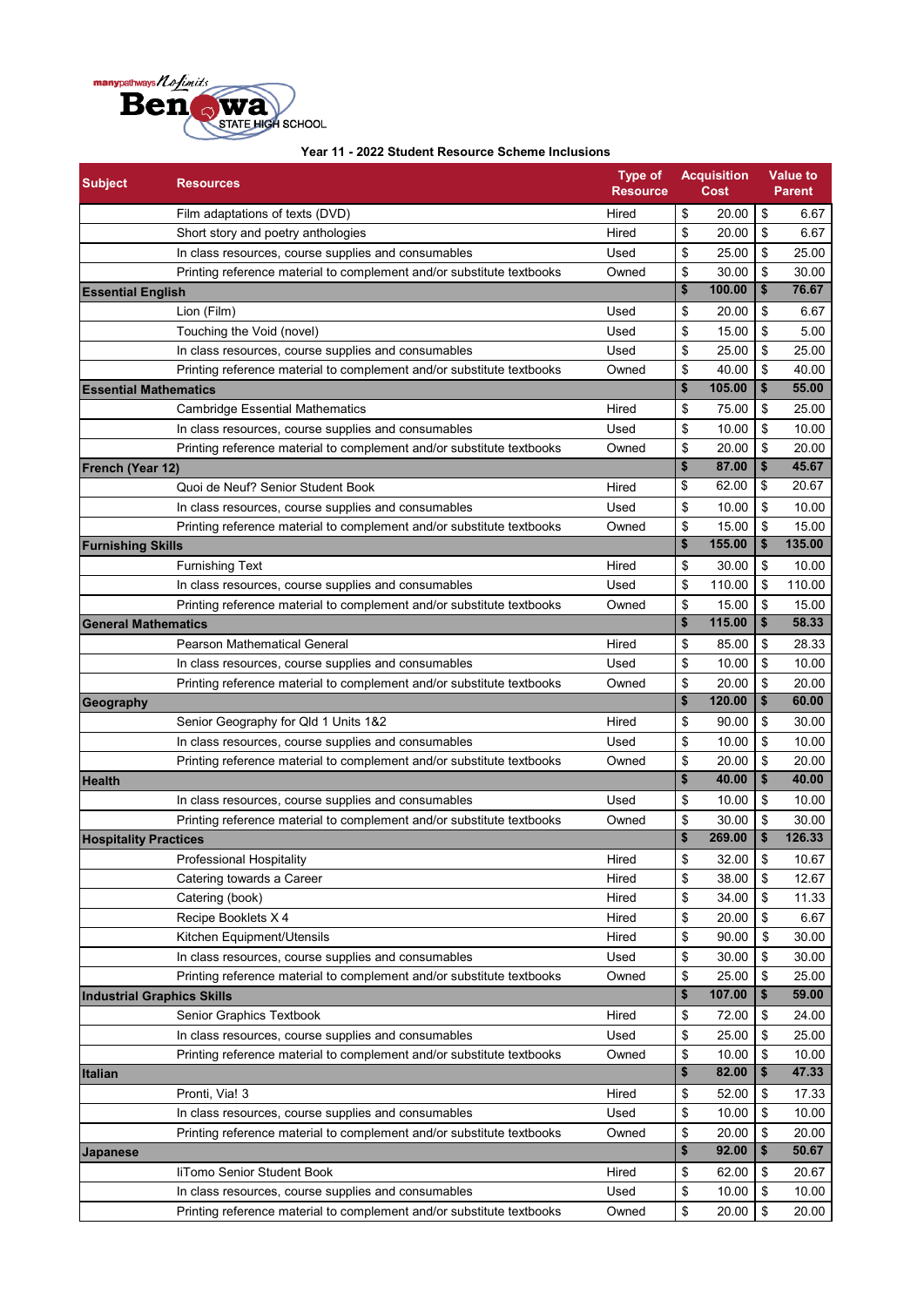

| <b>Subject</b>              | <b>Resources</b>                                                                                           | <b>Type of</b><br><b>Resource</b> |          | <b>Acquisition</b><br>Cost |          | <b>Value to</b><br><b>Parent</b> |
|-----------------------------|------------------------------------------------------------------------------------------------------------|-----------------------------------|----------|----------------------------|----------|----------------------------------|
| <b>Legal Studies</b>        |                                                                                                            |                                   | \$       | 120.00                     | \$       | 63.33                            |
|                             | Legal Studies for Queensland - Units 1 & 2                                                                 | Hired                             | \$       | 85.00                      | \$       | 28.33                            |
|                             | In class resources, course supplies and consumables                                                        | Used                              | \$       | 10.00                      | \$       | 10.00                            |
|                             | Printing reference material to complement and/or substitute textbooks                                      | Owned                             | \$       | 25.00                      | \$       | 25.00                            |
| <b>Marine Science</b>       |                                                                                                            |                                   | \$       | 98.00                      | \$       | 52.67                            |
|                             | Marine Studies for Australian Students                                                                     | Hired                             | \$       | 68.00                      | \$       | 22.67                            |
|                             | In class resources, course supplies and consumables                                                        | Used                              | \$       | 10.00                      | \$       | 10.00                            |
|                             | Printing reference material to complement and/or substitute textbooks                                      | Owned                             | \$       | 20.00                      | \$       | 20.00                            |
| <b>Mathematical Methods</b> |                                                                                                            |                                   | \$       | 135.00                     | \$       | 65.00                            |
|                             | <b>Pearson Mathematical Methods</b>                                                                        | Hired                             | \$       | 105.00                     | \$       | 35.00                            |
|                             | In class resources, course supplies and consumables                                                        | Used                              | \$       | 10.00                      | \$       | 10.00                            |
|                             | Printing reference material to complement and/or substitute textbooks                                      | Owned                             | \$       | 20.00                      | \$       | 20.00                            |
|                             | Media Arts in Practice/ Certificate III Visual Arts (Photography)                                          |                                   |          | \$1,927.50                 | \$       | 991.17                           |
|                             | Digital SLR camera with tele lenses                                                                        | Hired                             | \$       | 1,399.00                   | \$       | 466.33                           |
|                             | Video Camera                                                                                               | Hired                             | \$       | 335.50                     | \$       | 111.83                           |
|                             | Adobe Master Collection software                                                                           | Hired                             | \$       | 43.00                      | \$       | 263.00                           |
|                             | In class resources, course supplies and consumables                                                        | Used                              | \$       | 100.00                     | \$       | 100.00                           |
|                             | Printing reference material to complement and/or substitute textbooks                                      | Owned                             | \$       | 50.00                      | \$       | 50.00                            |
| <b>Modern History</b>       |                                                                                                            |                                   | \$       | 365.00                     | \$       | 148.33                           |
|                             | Senior Modern History for QLD                                                                              | Hired                             | \$       | 80.00                      | \$       | 26.67                            |
|                             | Flashpoints                                                                                                | Hired                             | \$       | 60.00                      | \$       | 20.00                            |
|                             | Key Features of Modern History                                                                             | Hired                             | \$       | 75.00                      | \$       | 25.00                            |
|                             | Global Voices 1                                                                                            | Hired                             | \$       | 55.00                      | \$       | 18.33                            |
|                             | Global Voices 2                                                                                            | Hired                             | \$       | 55.00                      | \$       | 18.33                            |
|                             | In class resources, course supplies and consumables                                                        | Used                              | \$       | 10.00                      | \$       | 10.00                            |
|                             | Printing reference material to complement and/or substitute textbooks                                      | Owned                             | \$       | 30.00                      | \$       | 30.00                            |
| <b>Music</b>                |                                                                                                            |                                   |          | \$1,258.00                 | \$       | 693.00                           |
|                             | In Tune with Music 3 & Score Reading Book                                                                  | Hired                             | \$       | 150.00                     | \$       | 50.00                            |
|                             | The Norton Scores 1 and 2                                                                                  | Hired                             | \$       | 100.00                     | \$       | 33.33                            |
|                             | Fiske Score Books 1, 2, 3 & 4                                                                              | Hired                             | \$       | 208.00                     | \$       | 69.33                            |
|                             | Choral Scores - 10 x \$12 each                                                                             | Hired                             | \$       | 120.00                     | \$       | 40.00                            |
|                             | Guitar, Keyboard, Microphone, Amplifier and Drumkit or Practice Pads                                       | Hired                             | \$       | 550.00                     | \$       | 183.33                           |
|                             | Software - Sibelius                                                                                        | Hired                             | \$       | 90.00                      | \$       | 277.00                           |
|                             |                                                                                                            | Used                              | \$       | 10.00                      | \$       | 10.00                            |
|                             | In class resources, course supplies and consumables                                                        |                                   | \$       | 30.00                      | \$       | 30.00                            |
|                             | Printing reference material to complement and/or substitute textbooks<br><b>Music Extension Excellence</b> | Owned                             | \$       | 287.00                     | \$       | 389.33                           |
|                             |                                                                                                            | Hired                             | \$       | 15.00                      | \$       | 5.00                             |
|                             | <b>Blitz Theory Book 4</b><br><b>AMEB Aural Skills Book</b>                                                | Hired                             | \$       | 40.00                      | \$       | 13.33                            |
|                             | Software - Sibelius                                                                                        | Hired                             | \$       | 90.00                      | \$       | 277.00                           |
|                             |                                                                                                            |                                   | \$       | 12.00                      | \$       |                                  |
|                             | <b>Blitz Theory Harmony Book</b><br>Various Ensemble Music Pieces                                          | Hired<br>Hired                    | \$       | 60.00                      | \$       | 4.00<br>20.00                    |
|                             |                                                                                                            |                                   | \$       | 40.00                      |          |                                  |
|                             | In class resources, course supplies and consumables                                                        | Used                              | \$       | 30.00                      | \$       | 40.00<br>30.00                   |
|                             | Printing reference material to complement and/or substitute textbooks                                      | Owned                             | \$       | 430.00                     | \$<br>\$ | 562.33                           |
| <b>Music in Practice</b>    |                                                                                                            |                                   |          |                            |          |                                  |
|                             | Software - Pro Tools LE                                                                                    | Hired<br>Hired                    | \$<br>\$ | 100.00<br>40.00            | \$<br>\$ | 150.00<br>289.00                 |
|                             | Software - Fruity Loops                                                                                    |                                   |          |                            |          |                                  |
|                             | Musical Instrument ie. Keyboard, Guitar, Drums, etc                                                        | Hired                             | \$       | 250.00                     | \$       | 83.33                            |
|                             | In class resources, course supplies and consumables                                                        | Used                              | \$       | 10.00                      | \$       | 10.00                            |
|                             | Printing reference material to complement and/or substitute textbooks                                      | Owned                             | \$<br>\$ | 30.00<br>305.00            | \$<br>\$ | 30.00<br>305.00                  |
| <b>Physical Education</b>   |                                                                                                            |                                   | \$       | 275.00                     | \$       | 275.00                           |
|                             | Specialised Equipment and Resources                                                                        | Used                              |          |                            |          |                                  |
|                             | In class resources, course supplies and consumables                                                        | Used                              | \$       | 10.00                      | \$       | 10.00                            |
|                             | Printing reference material to complement and/or substitute textbooks                                      | Owned                             | \$       | 20.00                      | \$       | 20.00                            |